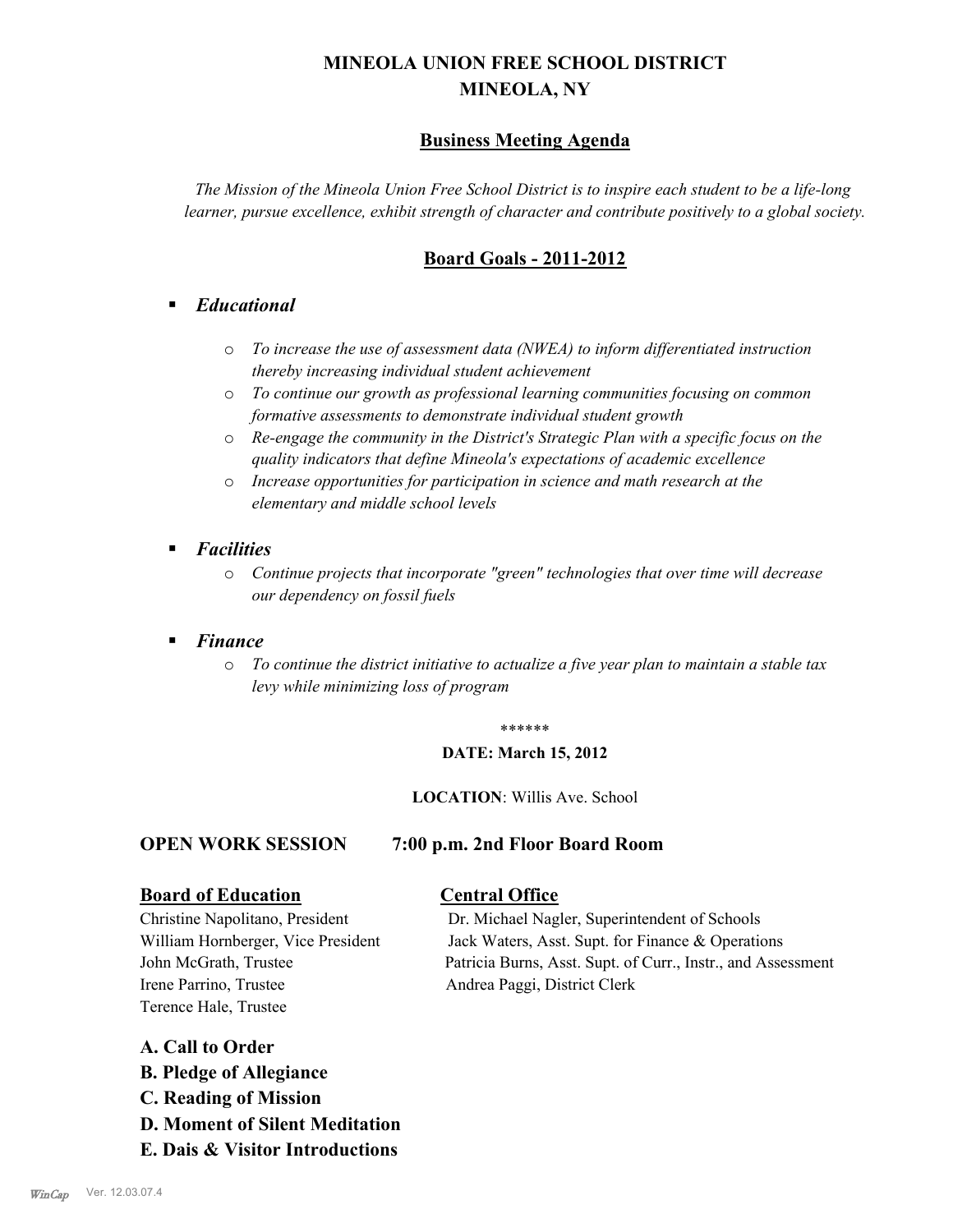#### **F. High School Student Organization Report**

#### **G. Old Business**

**RESOLUTION #60- BE IT RESOLVED** that the Board of Education of the Mineola Union Free School District takes from the table Resolution #32(Approval of School Calendar).

| <b>Motion:</b><br>Second: |     |  |
|---------------------------|-----|--|
| Yes:                      | No: |  |
|                           |     |  |
|                           |     |  |
|                           |     |  |
|                           |     |  |

**Passed: \_\_\_\_\_\_\_\_\_\_\_\_\_**

**RESOLUTION #32- BE IT RESOLVED** that the Board of Education of the Mineola Union Free School District approves the 2012-2013 calendar.

| <b>Motion:</b> |  |
|----------------|--|
| Second:        |  |

**\_\_\_\_\_\_\_\_\_\_\_\_\_ \_\_\_\_\_\_\_\_\_\_\_\_\_**

**\_\_\_\_\_\_\_\_\_\_\_\_\_ \_\_\_\_\_\_\_\_\_\_\_\_\_ \_\_\_\_\_\_\_\_\_\_\_\_\_ \_\_\_\_\_\_\_\_\_\_\_\_\_**

**Yes: \_\_\_\_\_\_\_\_\_\_\_\_\_ No: \_\_\_\_\_\_\_\_\_\_\_\_\_ \_\_\_\_\_\_\_\_\_\_\_\_\_ \_\_\_\_\_\_\_\_\_\_\_\_\_**

**Passed: \_\_\_\_\_\_\_\_\_\_\_\_\_**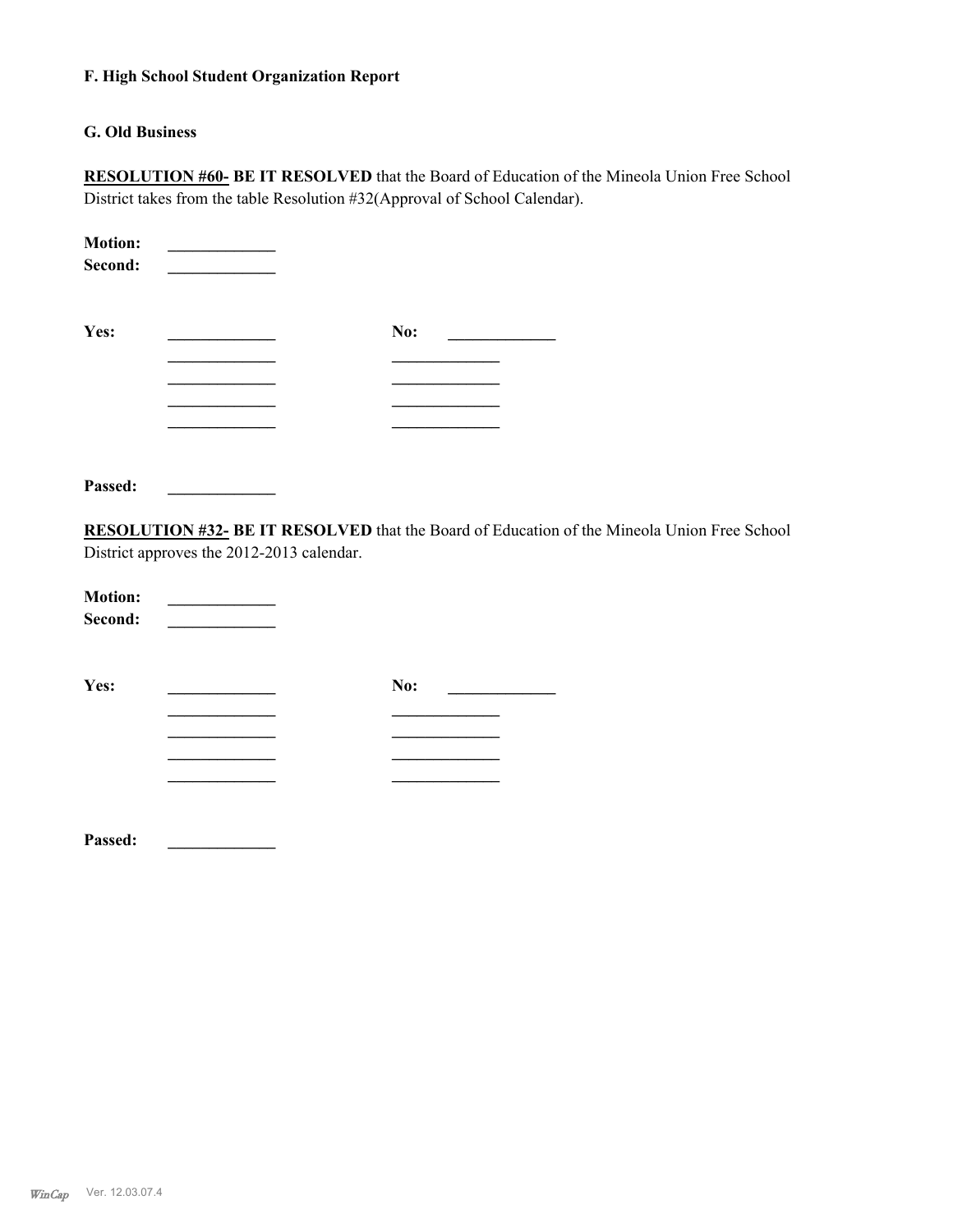#### **H. New Business**

#### **I. Consensus Agenda**

|                           | agenda items I.1.a through I.8, as presented. | <b>RESOLUTION #61-BE IT RESOLVED</b> that the Board of Education approves the consensus |  |
|---------------------------|-----------------------------------------------|-----------------------------------------------------------------------------------------|--|
| <b>Motion:</b><br>Second: |                                               |                                                                                         |  |
| Yes:                      |                                               | No:                                                                                     |  |
|                           |                                               |                                                                                         |  |
|                           |                                               |                                                                                         |  |

### 1. **Accepting of Minutes**

**Passed: \_\_\_\_\_\_\_\_\_\_\_\_\_**

That the Board of Education accepts the minutes of January19,2012 Business Meeting and February 2,2012 Workshop Meeting as presented. a.

### 2. **Instruction**

- a. Leave(s) of Absence/Child Rearing
- That the Board of Education grants a request to Lisa Balogh-Richards, for an unpaid leave of absence, for child-rearing purposes, effective September 1, 2012 to June 30, 2013. 1.
- That the Board of Education grants a request to Tara Lynch, for a Leave of Absence, for childrearing purposes, using accumulated sick days, starting approximately June 30, 2012. 2.
- b. Appointments Instruction
- The Board of Education approves the appointment of Erica Perez-Flowers, to the position of Leave Replacement Teacher, for Barbara Peters at Willis Avenue, effective February 27, 2012 to on or before June 30, 2012. Salary: MA, Step 1, \$67,604.00 pro-rated. 1.
- Appointment(S) Sub Teacher per diem The Board of Education approves the addition of the following candidates to the Per Diem Substitute Teacher List at a daily rate of pay, \$90.00: c.

|                  | <b>EMPLOYEE NAME</b> | <b>EMPLOYEE CERTIFICATION</b>                           |
|------------------|----------------------|---------------------------------------------------------|
| 1.               | Katie Manieri        | Childhood Education (Grades 1-6)                        |
| 2.               | Ashley M. Volino     | Childhood Education (Grades 1-6), Early Childhood       |
|                  |                      | Education (Birth-2)                                     |
| 3.               | Ashley Vaskas        | Early Childhood Education (Birth - 2), Childhood        |
|                  |                      | Education (Grades 1-6)                                  |
| $\overline{4}$ . | Amanda R. Mihelic    | Students with Disabilities (Grades 1-6), SWD (Birth-2), |
|                  |                      | Childhood Education (Grades 1-6), Early Childhood       |
|                  |                      | Education (Birth-2)                                     |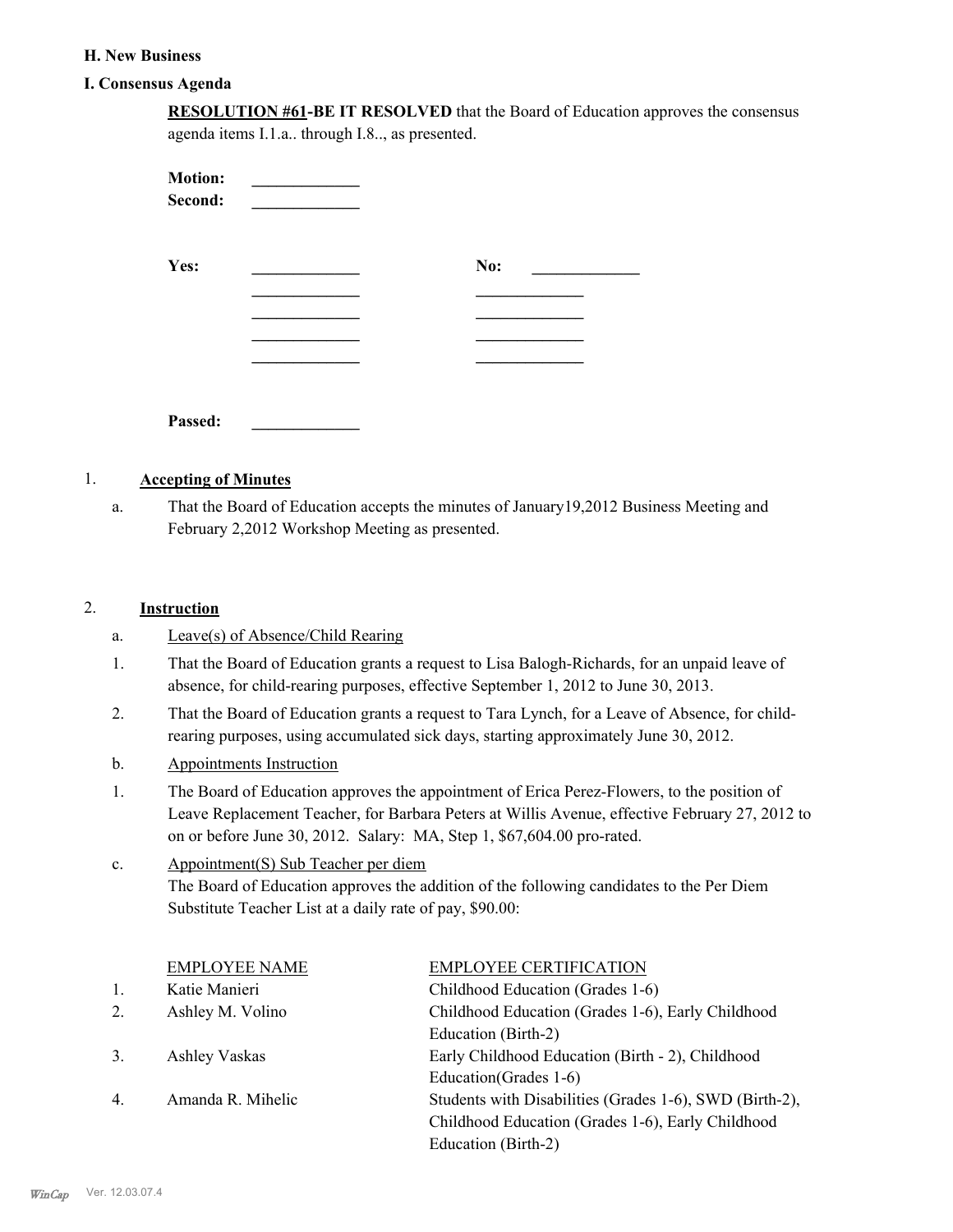|     | <b>EMPLOYEE NAME</b>    | <b>EMPLOYEE CERTIFICATION</b>                   |
|-----|-------------------------|-------------------------------------------------|
| 5.  | Lucie M. McPherson      | Childhood Education (Grades 1-6)                |
| 6.  | Mary Ann Nicole LeMonda | Special Education, Speech & Hearing Handicapped |
| 7.  | Erica Perez-Flowers     | Speech & Language Disabilities                  |
| 8.  | Laurie M. Sage          | Nursery/K/Grades 1-6                            |
| 9.  | Jessica L. Gaglione     | Music                                           |
| 10. | Amanda M. Buehler       | Social Studies 7-12                             |

#### Appointment(s) Coaches d.

That the Board of Education approves the appointment of the following coaches for 2011-2012 year:

| <b>POSITION</b>       | EMPLOYEE NAME          | <b>STEP</b> | <b>STIPEND</b>              |
|-----------------------|------------------------|-------------|-----------------------------|
| Baseball-JV           | Christopher M. Schacca |             | \$4,559.00                  |
| Baseball-Varisty-Asst | Michael A. Tavernite   |             | $$4,356.00$ (filling in for |
|                       |                        |             | Barry Silverstein on LOA)   |

### 3. **Instruction: Committee on Special Education**

That the Board of Education approves the CSE/CPSE/SCSE recommendations for programs and services for students with IEPs for the time period from 1/1/12 to 1/31/12. a.

### 4. **Instruction: Student Actions**

That the Board of Education approves the Selective Classification request for the following student: a.

- Emily Skupp, 8th grade student, to compete on the Varsity Softball Team for the 2011- 2012 school year.

### 5. **Civil Service**

### a. Appointments

a. That the Board of Education approves, pending budget approval, 27 Summer Cleaners, from July 9, 2012 through August 17, 2012, at \$8.00 per hour, 7hours per day, Monday through Friday. They would be disbursed as follows: 1.

| District         |        | High School      | -8 |
|------------------|--------|------------------|----|
| Middle School    | $\sim$ | Meadow Drive 3   |    |
| Jackson Avenue 3 |        | Hampton Street 3 |    |
| Willis Avenue    |        |                  |    |

b. That the Board of Education approves, pending budget approval, the following High School Summer Worker positions, to be paid at their hourly wage as per their contracts:

2 - Clericals from 07/01/2012 - 08/30/2012 to Cover Office; Assist with the Opening & Closing of School. Assist with orders. Assist with Mineola East.

1 - Student Workers from 07/0102006 - 08/30/2012 to Barcode new books, organize the bookroom, unpack new supplies, distribute Parochial school books, assist with Mineola East.

3 - Summer Workers for one week prior to School Opening for three half days & two evenings to assist with Mineola East.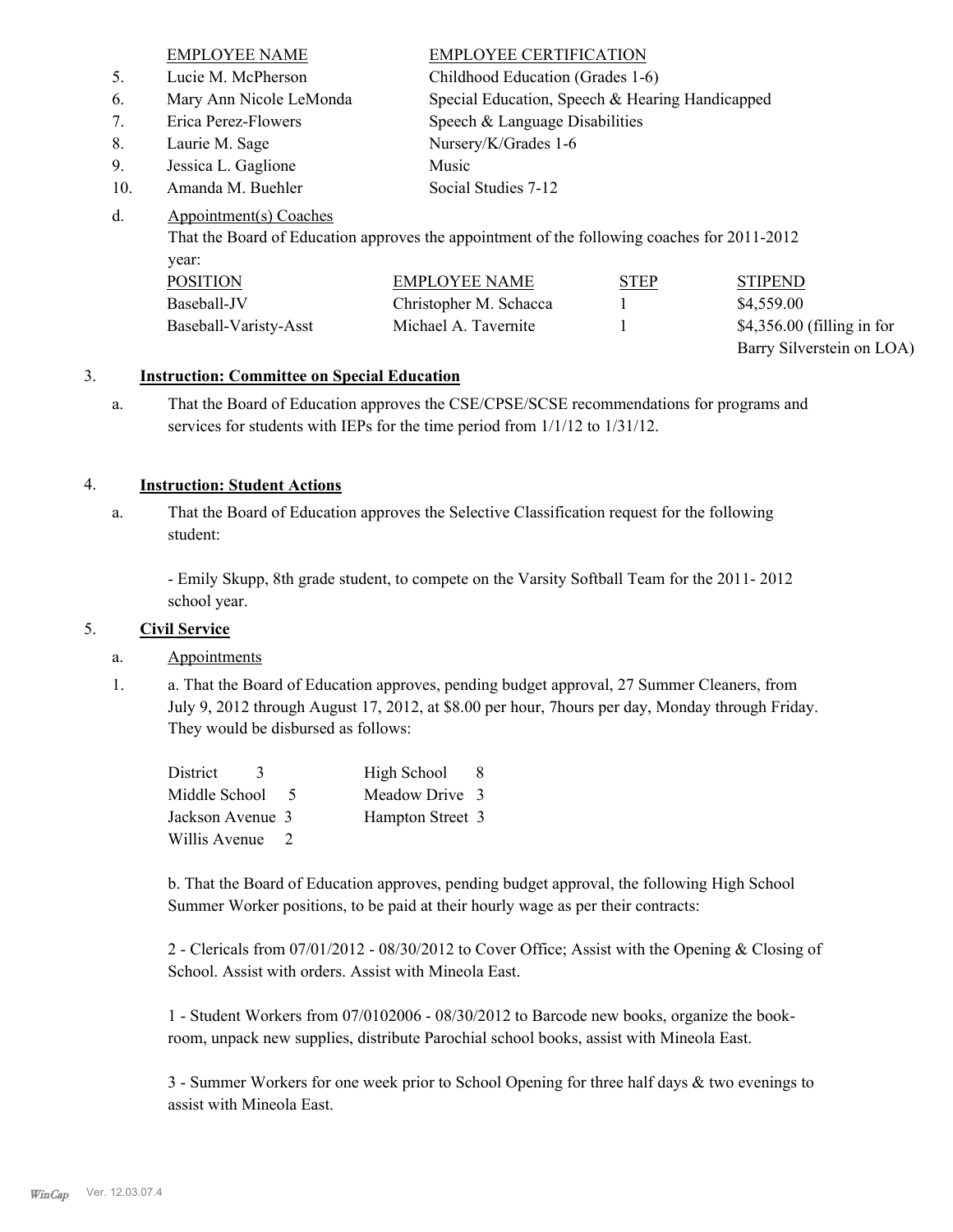- b. Leave(s) of Absence
- That the Board of Education approve a paid Medical Leave of Absence to Lillian Rumore, full time Teacher Aide at the High School, effective March 1, 2012 through March 30, 2012. 1.

# 6. **Business /Finance**

# a. **Treasurer's Report**

That the Board of Education accepts the Treasurer's report for the period ending January 31, 2012 and directs that it be placed on file.

# b. **Approval of Invoices and Payroll**

That the Board of Education accepts the Invoices and Payroll for the period ending February 29, 2012

Warrant #15 \$ 879,292.27 Warrant #16 \$1,368,621.55 **TOTAL EXPENSES \$2,247,913.82** 

PAYROLL #15 & #16 General  $$4,041,548.36$ F Fund \$ 63,119.07

# **TOTAL PAYROLL \$4,104,667.43**

## 7. **Business/Finance: Contract Approvals**

That the Board of Education approves Health Contracts, providing health services for Mineola resident children attending private school, between the Mineola UFSD and following applicable districts for the 2011- 2012 school year.

- UniondaleUFSD
- Syosset School District
- Jericho UFSD

-Plainview- Old BethpageCentral School District -Hicksville School District

# 8. **Business/Finance: Bids**

That the Board of Education approve the joint bid for Materials  $\&$  Supplies for Bus, Van  $\&$  and Auto Parts with various other school districts, effective March 29, 2012.

### **J. Public Comments**